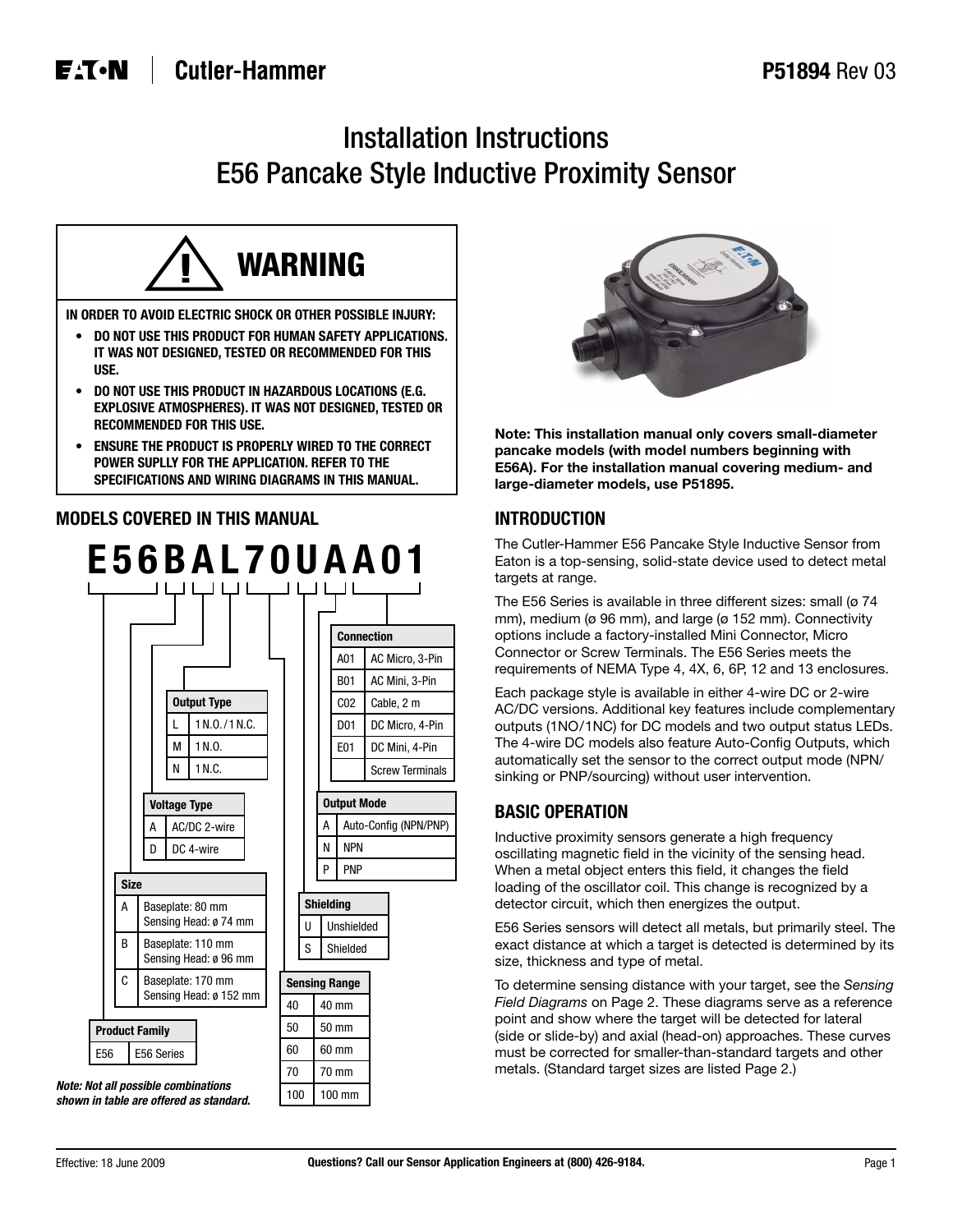#### **Cutler-Hammer** E<sub>'</sub>T.N

### **MOUNTING CONSIDERATIONS**

The sensor should be mounted using four 0.25-inch bolts through the mounting holes provided. Do not support the sensor by conduit alone. The sensor can be mounted to any surface without affecting sensor performance, but it is recommended to use a solid base to ensure reliable operation.

For all unshielded inductive sensors, ensure there is adaquate distance between the sensor face any adjacent metals. See the below diagram for isolation distances.

When E56 Series sensors are mounted side-by-side, there is the possibility of interaction between the magnetic fields of the sensors. This could cause unreliable operation. Follow the limitations noted in the below illustration when mounting sensors in the same location.

#### **Sensor Isolation Minimum Distances to Adjacent Metals**





**3 x Sensing Distance 3 x Sensing Distance**

### **Sensor-to-Sensor Isolation Minimum Distances**





### **SENSING**

The sensing field for the E56 Series sensor is shown to the right. In addition to maximum sensing distance, this diagram also illustrates the performance of the sensor as the target approaches the sensing face in an axial (head-on) or lateral (side or side-by-side) manner.

In this diagrams, the sensing distances shown are base rated on standard target sizes. Sensing range will decrease if a target is used that is smaller than the standard target size. See the below table for standard target sizes for each style sensor.

| Sensor Model                                     | <b>Standard Target Size</b> |  |  |
|--------------------------------------------------|-----------------------------|--|--|
| Small Diameter<br>(Both Shielded and Unshielded) | 3 x Sensing Range           |  |  |

Detection for laterally approaching targets occurs at the point where the target first touches the envelope of the sensing curve depicted below. The curves must be corrected for smaller targets and other metals. The general correction factors for metals other than steel are shown below.

Maximum sensing distances are shown in the below diagrams, but for most reliable lateral operation, keep the sensor-totarget distance as short as possible. It is recommended that a lateral traveling target pass at no more than 75 percent of the maximum sensing distance.

### **CORRECTION FACTORS FOR METALS**

Sensing range is determined by target size, thickness and metal type. See the below table for correction factors based upon standard target sizes.

| <b>Target Material</b> | <b>Corrective Factor</b> |  |  |  |
|------------------------|--------------------------|--|--|--|
| Steel 1020             | 1.00                     |  |  |  |
| Stainless Steel 400    | 0.90                     |  |  |  |
| Stainless Steel 300    | 0.70                     |  |  |  |
| <b>Brass</b>           | 0.54                     |  |  |  |
| Aluminum               | 0.50                     |  |  |  |
| Copper                 | 0.46                     |  |  |  |

### **SENSING FIELD DIAGRAM**

### **Small Diameter Pancake**

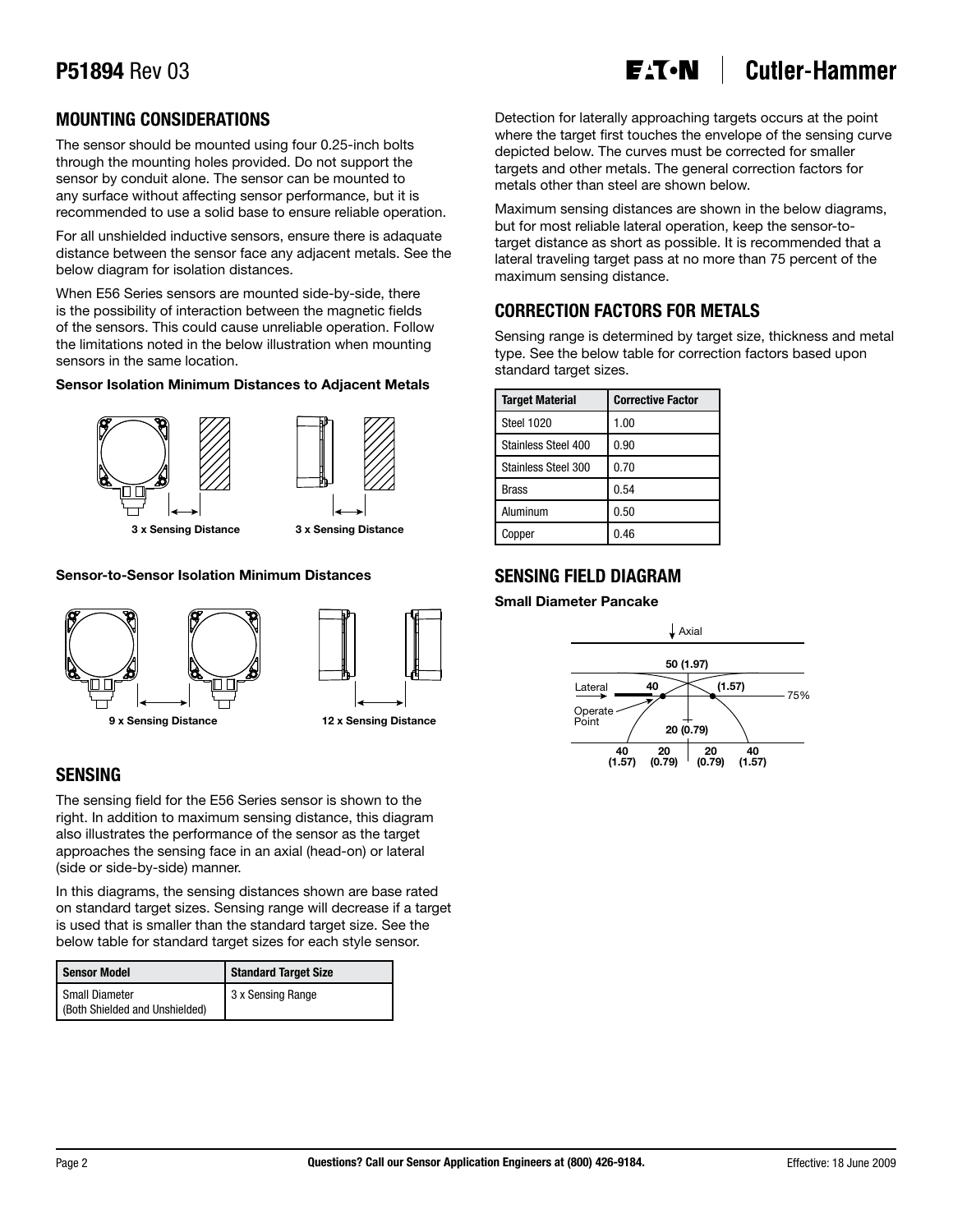#### **Cutler-Hammer E**T.N

### **TARGET POSITIONING**

To ensure reliable sensing performance, it is recommended to follow the general guidelines regarding target positioning below.

**Axial (Head On) Approach** — The target must be positioned so that a projection of the target on the sensor face covers at least half of the indicator area. If the target is smaller than the indicator area, its axis should coincide with the sensor axis.

**Lateral (Side, Slide-By) Approach** — Position the target at a distance no greater than 75 percent of the rated axial sensing distance from the sensor face.

### **SHORT CIRCUIT PROTECTION**

Built-in short circuit protection prevents damage to the sensor when the load current exceeds an unsafe level. When this occurs with the target in the sensing zone, the load current will be reduced to a level that will not energize the load. Depending on the magnitude of the excessive load current, the sensor will manage its retry rate accordingly. The output will continually retry until the short condition is removed. For 2-wire AC/DC models, the LED indicator will flash green if the short condition persists, and the cycle will repeat until the load current returns or is corrected to normal. For DC models, there is no LED indication of a short condition.

### **AUTO-CONFIG PNP/NPN OUTPUT DETECTION**

Four-wire DC versions of the E56 Series feature Auto-Config outputs. This technology automatically determines how the sensor's output circuits have been wired and adjusts the outputs to either PNP (sourcing) or NPN (sinking) without any user intervention. The Auto-Config process takes place at sensor power-up. If the output is changed without power cycling the sensor, the Auto-Config process will not start and therefore the outputs will not change. To ensure your outputs are correct, always power down the sensor when making a change to the output configuration.

*Note: If Auto-Config detects one output as NPN, then both outputs will be set to NPN.*

### **WIRING DIAGRAMS**

The sensor should be mounted using four #10 bolts through the mounting holes provided. Do not support the sensor by conduit alone. The sensor can be mounted to any surface without affecting sensor performance, but it is recommended to use a solid base to ensure reliable operation.

#### *Note: For AC/DC models, connected earth ground through pin one or to connector shell.*

**DC Micro Connector DC Mini Connector**



**(Models Ending -D01) (Models Ending -E01)**



*Auto-Configure enables load to be wired to +V or (-)*



*Auto-Configure enables load to be wired to +V or (-)*

#### **AC/DC Mini Connector (Models Ending -B01)**







#### **AC/DC Screw Terminal**